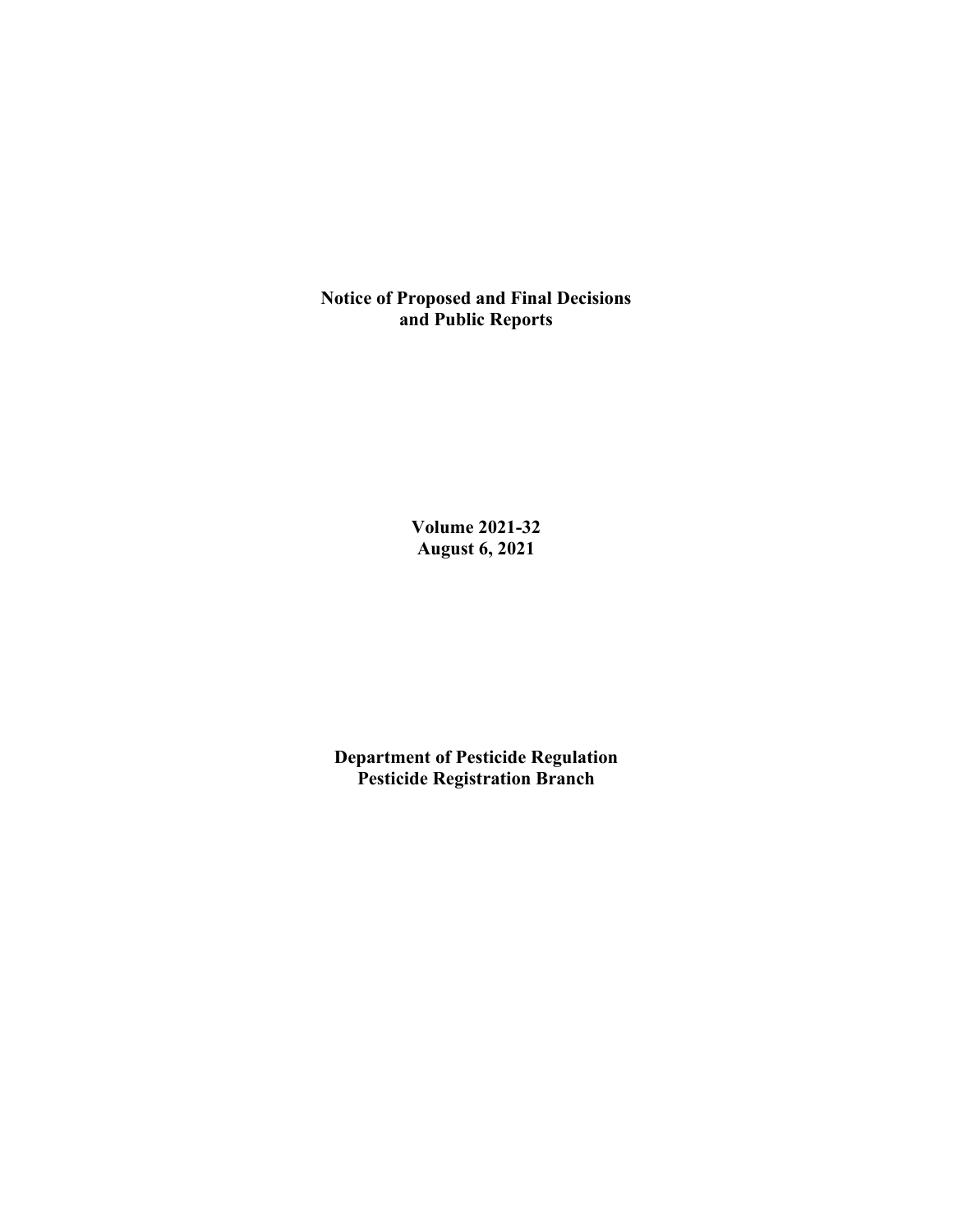# **NOTICE OF FINAL DECISIONS TO REGISTER PESTICIDE PRODUCTS AND WRITTEN EVALUATION**

Pursuant to Title 3, California Code of Regulations section 6255, the Director of the Department of Pesticide Regulation (DPR), files this Notice of Final Decisions to Register Pesticide Products with the Secretary of the Resources Agency for posting. This notice must remain posted for a period of 30 days for public inspection. Between the time DPR posts a proposed registration decision for public comment and DPR makes a final decision regarding the product, nonsignificant changes may be made to the product label (e.g., revising the product name, changing a master label to an end-use marketing label, correcting typographical errors). If the changes are not significant, DPR will not re-notice the product for public review and comment. However, if significant changes are made to the product label that substantially affect DPR's analysis on direct or indirect significant adverse environmental or human health impacts that can reasonably be expected to occur from the proposed decision, DPR will re-notice the product label for public review and comment.

In addition, for any product that is posted proposed to register as a conditional registration, the registrant may address the conditions of registration by providing the appropriate data or modifying the product label (e.g., remove use site, add "not for use in California" to a use site) during the posting period. If the registrant adequately addresses the conditions of registration during the posting period and the resulting change to the product label is not significant such that DPR must re-post the product label for review and public comment, DPR will post the product below, but will no longer have a "conditional" designation by the registration type.

For information about submitting a request for any documents related to this notice, please visit [https://www.cdpr.ca.gov/public\\_r.htm.](https://www.cdpr.ca.gov/public_r.htm)

To view the public report that was issued when the product was proposed for registration, click on the hyperlinked Tracking Number for the product.

#### *Tracking Number with hyperlink to public report – (EPA Registration Number) Applicant / Brand Name*

[295116](https://www.cdpr.ca.gov/docs/registration/nod/public_reports/295116.pdf) - (88760 - 11) TERRAMERA, INC. **VENETO** USE: FUNGICIDE - FOR THE CONTROL OF DISEASES SUCH AS ALTERNARIA, BOTRYTIS, AND DOWNY MILDEW ON CROPS SUCH AS CHICKPEA, CILANTRO, BEET, SWEET POTATO, CANTALOUPE, AND CUCUMBER TYPE: SECTION 3 REGISTRATION - CONDITIONAL ACTIVE INGREDIENT(S): CAPRYLIC ACID MARGOSA OIL CAS NUMBER(S): 124-07-2 , 8002-65-1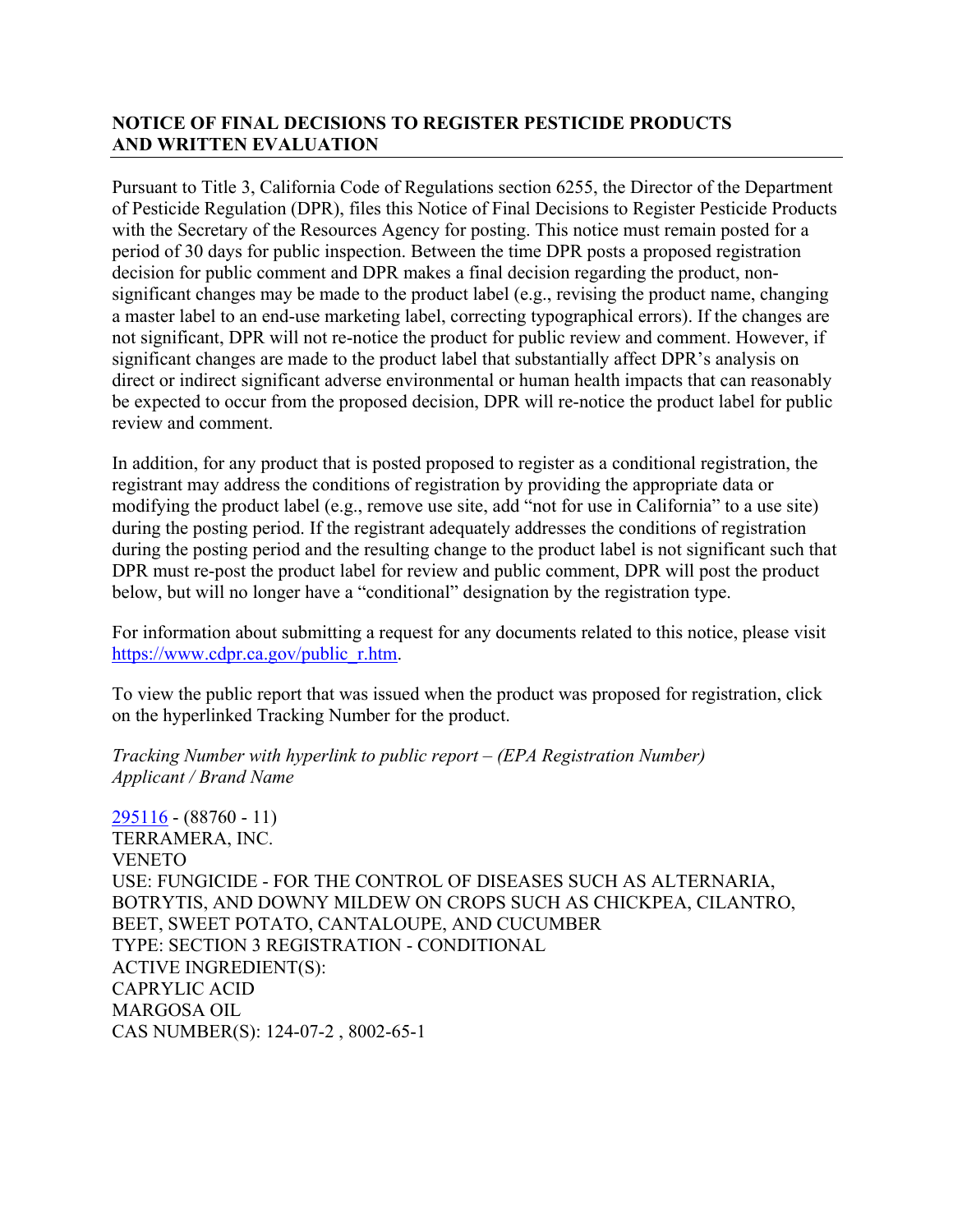# **Notice of Final Decisions to Register (Continued) Page 2**

# **Written Evaluation**

Pursuant to Title 3, California Code of Regulations section 6254, this notice includes a written evaluation of significant environmental points raised in comments submitted during the review and comment period required by Title 3, California Code of Regulations section 6253 for any of the products listed above.

# **DPR received no comments on the above listed products.**

*Original signed by Tulio Macedo 08/04/2021*

 Tulio Macedo, Chief Pesticide Registration Branch

Dated